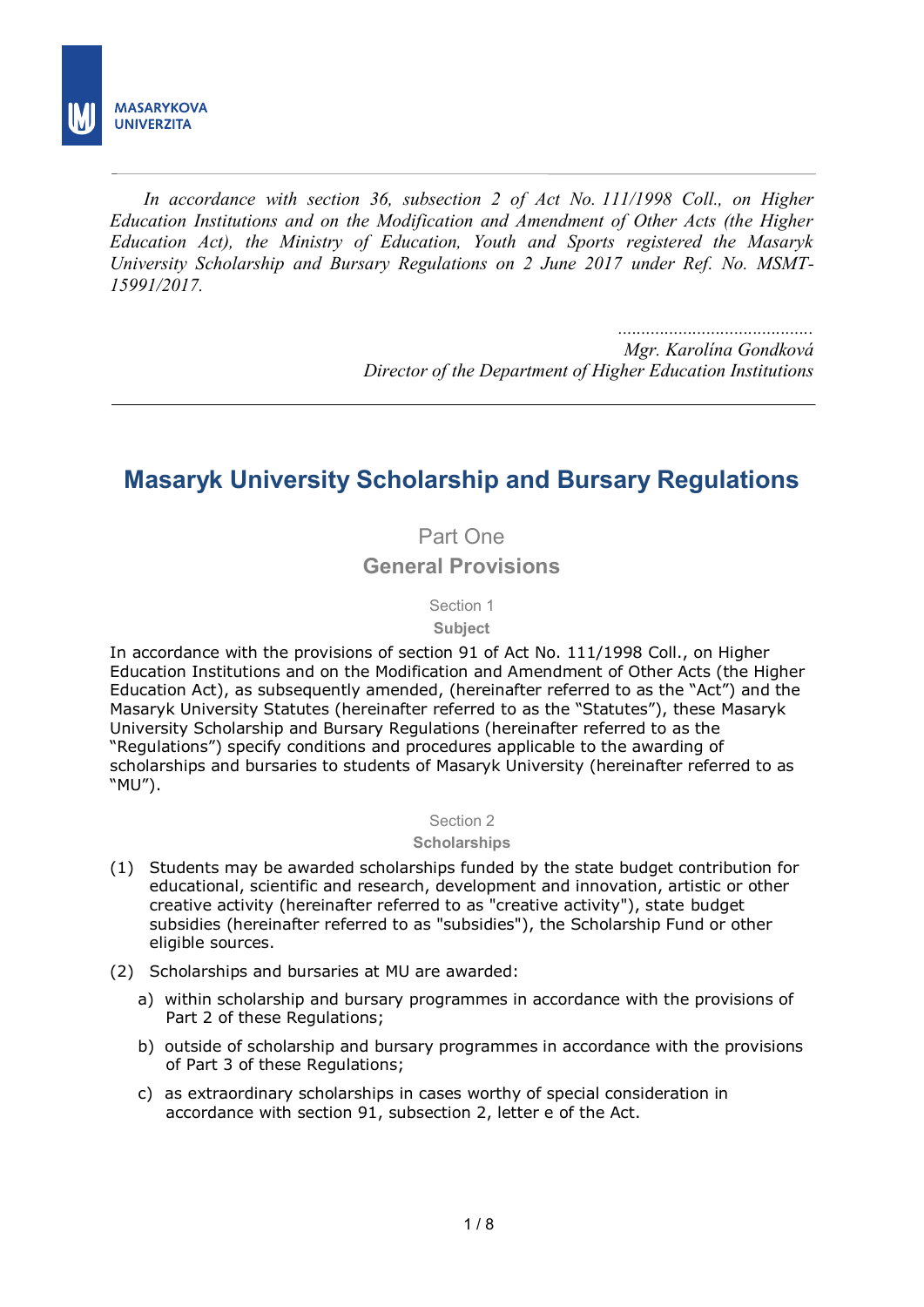# Part Two

# **Scholarships Awarded within Scholarship and Bursary Programmes**

# Section 3

# **Scholarship and Bursary Programme**

- (1) The following persons are authorized to announce scholarship and bursary programmes:
	- a) Rector,
	- b) dean,
	- c) university institute director

(hereinafter referred to as "scholarship programme administrator")

- (2) The following information must be specified for each scholarship or bursary programme:
	- a) scholarship programme purpose,
	- b) scholarship programme duration,
	- c) students eligible to become beneficiaries of a scholarship or bursary programme and, where appropriate, eligibility conditions required for the awarding of the scholarship or bursary,
	- d) funding sources for a scholarship or bursary awarded according to a scholarship or bursary programme in accordance with MU financial management regulations,
	- e) scholarship or bursary funding amount or the manner in which the funding amount is determined,
	- f) detailed requirements associated with a scholarship or bursary application, including the place and manner of its submission or list of persons authorized to award a scholarship or bursary by virtue of office.
- (3) Should a scholarship or bursary awarded according to a scholarship or bursary programme be funded using the state budget educational and creative activity contribution (hereinafter referred to as "contribution"), this fact must be explicitly established in the scholarship or bursary programme and the provisions of section 91, subsections 2 and 4 of the Act must be observed when implementing such a scholarship or bursary programme.
- (4) A scholarship or bursary programme is announced as a directive issued by the scholarship programme administrator via the publicly accessible section of the MU website or the website of a relevant constituent part of MU.
- (5) Scholarship and bursary programme records are administered in a uniform fashion and must be permanently accessible via the MU Information System.

## Section 4

**Awarding of Scholarships in Accordance with Scholarship and Bursary Programmes**

Scholarships and bursaries awarded within scholarship and bursary programmes are awarded by a scholarship programme administrator. In case the scholarship programme administrator is the Rector or a dean, he or she may re-assign the authority to award scholarships and bursaries to a designated vice-rector or vice-dean.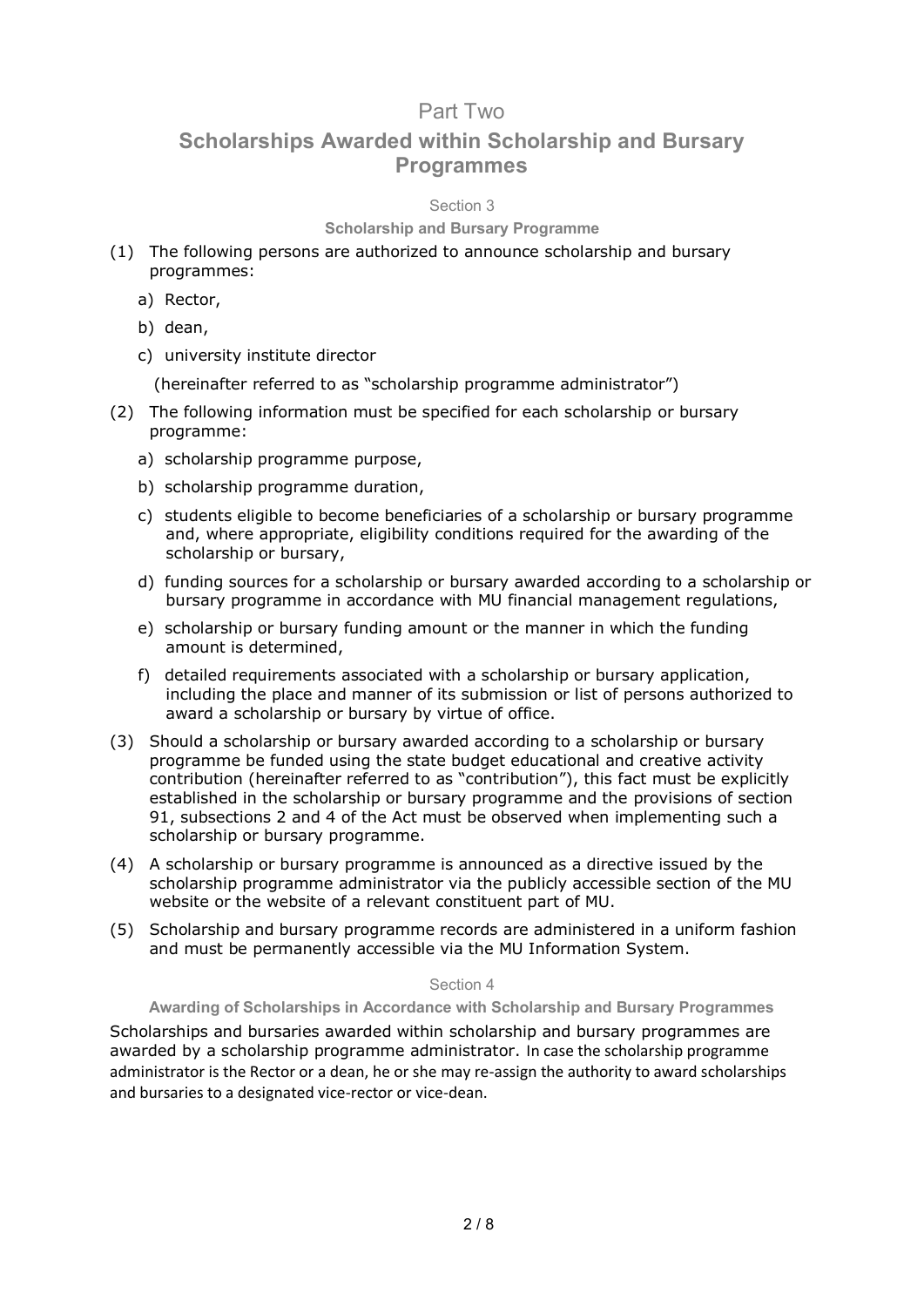# Part Three

# **Scholarships Awarded outside of Scholarship and Bursary Programmes**

# Section 5

# **Scholarships awarded outside of scholarship and bursary programmes**

The following may be awarded outside of scholarship and bursary programmes:

- a) scholarship in support of studies in a doctoral degree programme,
- b) scholarship in support of creative activities,
- c) accommodation grant,
- d) scholarship in support of mobility,
- e) scholarship in accordance with section 91, subsection 3 of the Act,

#### Section 6

### **Scholarship in Support of Studies in a Doctoral Degree Programme**

- (1) A scholarship in support of studies in a doctoral degree programme in accordance with section 91, subsection 4, letter c of the Act may be awarded to a student enrolled in full-time doctoral degree programme studies as long as his or her duration of studies has not exceeded the standard duration of studies for that programme. In case the standard duration of studies in an active degree programme has been exceeded once all periods spent on previous unsuccessful studies in doctoral degree programmes have been added, the scholarship may not be awarded.
- (2) A standardized scholarship amount is awarded regularly on a monthly basis. Scholarship eligibility ceases to exist on the last day of a calendar month in which one of the following events occurred:
	- a) interruption of studies,
	- b) termination of studies,
	- c) change of study mode,
	- d) expiry of studies which a scholarship has been awarded for, or
	- e) entry into force of a decision issued in accordance with section 13, subsection 3 of these Regulations.

A decision regarding conditions specified under letters a to d may be issued even in advance.

- (3) A decision to award a scholarship in support of studies in a doctoral degree programme is issued by virtue of office within 30 days from the date of enrolment in studies or from the date of re-enrolment in studies following an interruption.
- (4) The minimum scholarship amount applicable to the scholarship in support of studies in a doctoral degree programme is announced in a Rector's directive for each calendar year following the announcement of the calculated scholarship amount for doctoral degree programmes used to establish the MU contribution for a given calendar year by the Ministry of Education, Youth and Sports (hereinafter referred to as "MEYS").
- (5) This section does not apply to cases where students have been awarded MEYS scholarships in support of the studies of international students at public higher education institutions in the Czech Republic and students enrolled in foreign language programmes with no MEYS scholarship contribution.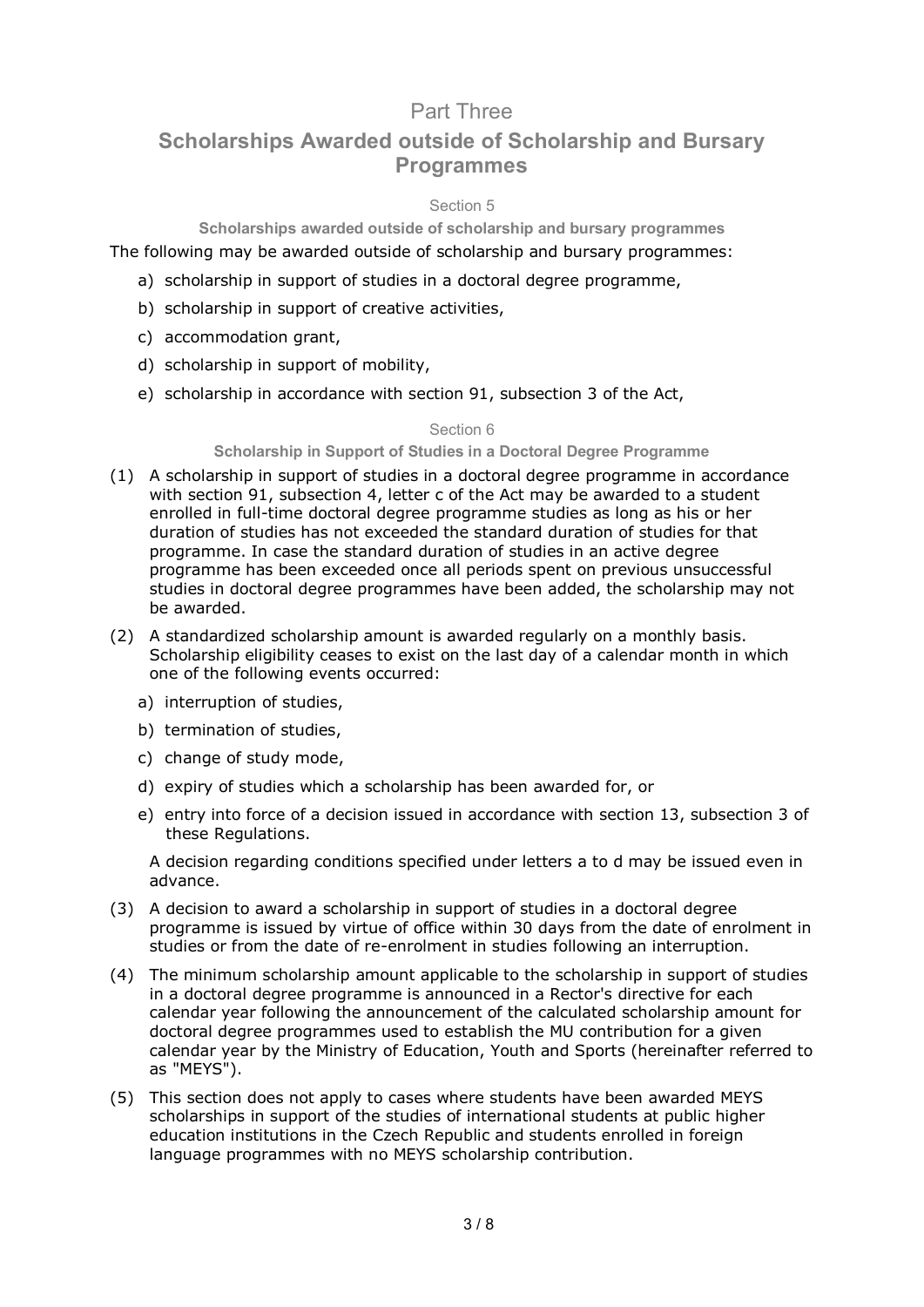- (6) The scholarship in support of studies in a doctoral degree programme is awarded by:
	- a) the dean of a faculty which the student is enrolled at in accordance with subsection 1,
	- b) a vice-rector designated by the Rector in case the student is enrolled in a degree programme implemented by MU or a university institute director in case the student is enrolled in a degree programme implemented by MU and a university institute.

#### Section 7

#### **Scholarship in Support of Creative Activity**

- (1) A scholarship in support of creative activity may be awarded to a student in accordance with section 91, subsection 2, letter b of the Act for excellent research, development and innovation, artistic or other creative results and in accordance with section 91, subsection 2, letter c for research, development and innovation activities. Rules governing the awarding of scholarships associated with MU Grant Agency programmes are further specified by the agency.
- (2) The scholarship in support of creative activity is awarded by:
	- a) a vice-rector designated by the Rector in case of creative activity associated with MU as a whole,
	- b) a faculty dean or university institute director in the case of creative activity associated with a faculty or a university institute.

#### Section 8

#### **Accommodation grant**

- (1) In accordance with section 91, subsection 2, letter e of the Act, the accommodation grant is awarded to a student who:
	- a) is enrolled in a full-time degree programme;
	- b) is enrolled in a degree programme which constitutes his or her first degree programme at a university in the Czech Republic, unless this degree programme is his or her first Master's degree programme following a Bachelor's degree programme or his or her first doctoral degree programme in the case of a Master's degree programme graduate;
	- c) has not exceeded the standard duration of studies in any of the degree programmes he or she is concurrently enrolled in;
	- d) does not have a permanent residence address within the Statutory City of Brno (Brno City district);
	- e) is not a scholarship beneficiary in accordance with a scholarship and bursary programme announced by the Minister of Education, Youth and Sports in accordance with section 91, subsection 6 of the Act;
	- f) confirmed the fulfilment of the above conditions and expressed his or her interest in receiving an accommodation grant using the relevant application form in the MU Information System.
- (2) The fulfilment of accommodation grant eligibility requirements specified in subsection 1 is verified on the basis of data in the register of students kept in accordance with subsection 34 of the MU Statutes. Conditions set out in subsection 1, letter b are preserved in case a student is enrolled in a degree programme which he or she transferred to from a degree programme listed in subsection 1, letter b. When verifying the fulfilment of requirements in accordance with subsection 1, letter b, studies which the applicant has enrolled in and which he or she completed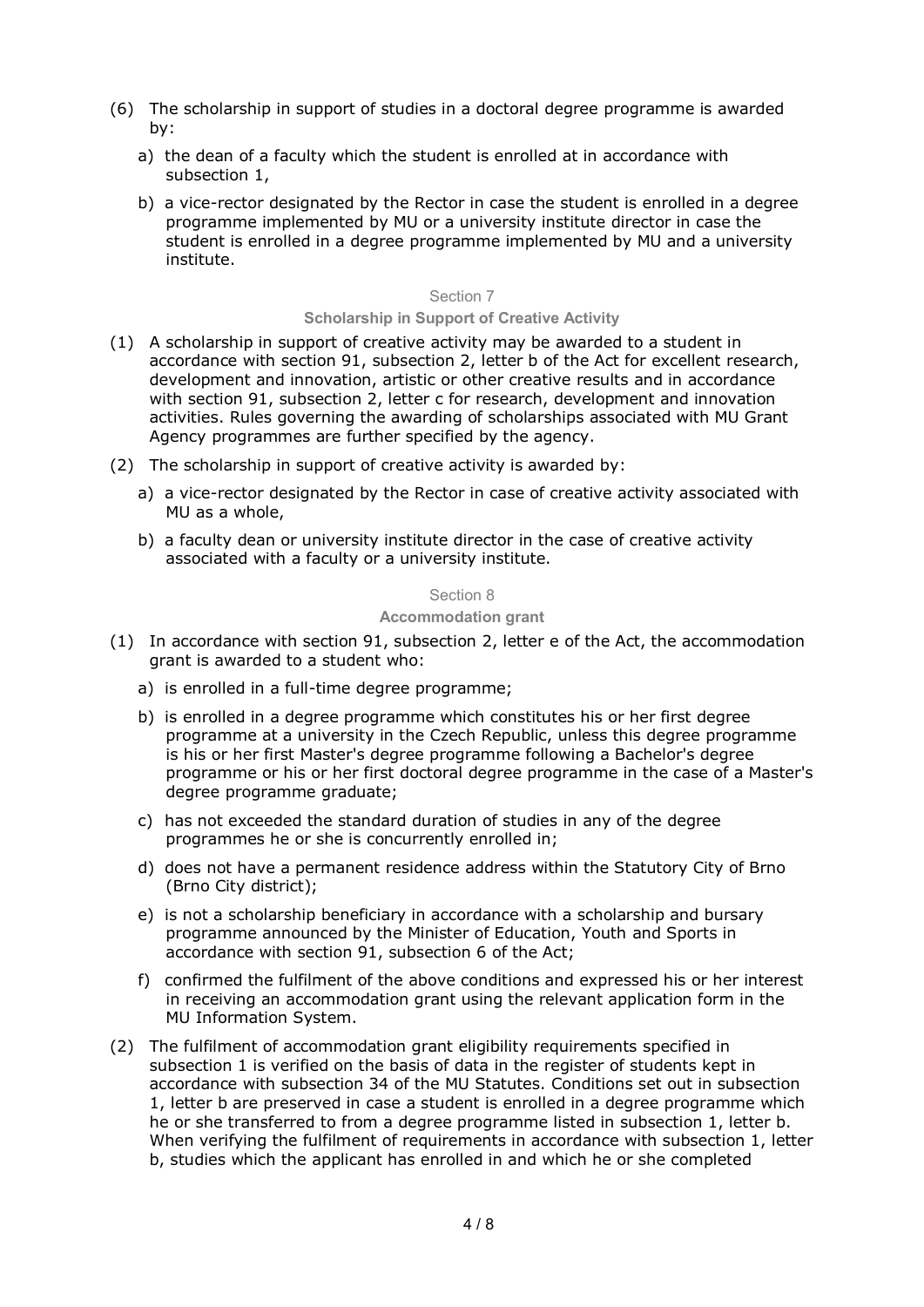between 1 May and 30 October of the same calendar year are not taken into account.

- (3) The accommodation grant is awarded on a bi-annual basis. The first scholarship period starts on 1 January and ends on 30 June, the second scholarship period begins on 1 July and ends on 31 December. Students who enrol in studies during the scholarship period are eligible for the accommodation grant for part of the scholarship period beginning with their enrolment in studies; this does not affect the accommodation grant amount.
- (4) Details associated with the verification procedure of scholarship awarding conditions specified in subsection 1, data collection deadlines, scholarship amounts and additional information required for the disbursement of the accommodation grant are determined by the Rector.
- (5) The accommodation grant is awarded by a vice-rector designated by the Rector. He or she is also authorized to approve an exception from conditions specified in subsection 1 of this section. In the case of applications for exceptions submitted by students registered with the Support Centre for Students with Special Needs (hereinafter referred to as "SCSSN"), decisions on exceptions will take into account the opinion of the SCSSN director.

### Section 9

#### **Scholarship in Support of Mobility**

- (1) A scholarship in support of mobility may be awarded:
	- a) in accordance with section 91, subsection 4, letter a, of the Act to a student of MU in order to meet part of the costs associated with studies at an international university,
	- b) in accordance with section 91, subsection 4, letter b, of the Act to an international student in order to meet part of the costs associated with studies at MU.
- (2) A scholarship in support of mobility is awarded on the basis of an application submitted by an applicant eligible to do so in accordance with subsection 1 by a vice-rector designated by the Rector.

#### Section 10

#### **Bursary**

- (1) A bursary is awarded to a student who fulfils requirements specified in section 91, subsection 3 of the Act.
- (2) Details associated with the verification procedure of bursary awarding conditions specified in subsection 1, data collection deadlines and additional information required for the disbursement of bursaries are determined by a Rector's directive.
- (3) A bursary is awarded by a vice-rector designated by the Rector.

# Part Four

# **Scholarship Awarded in Exceptional Cases**

## Section 11

## **Scholarship Awarded in Exceptional Cases**

- (1) A scholarship awarded in exceptional cases may be awarded to a student in accordance with section 91, subsection 2, letter e of the Act in cases worthy of special consideration, even by virtue of office.
- (2) A scholarship awarded in exceptional cases may be awarded by the Rector, faculty dean or university institute director. Authorization to award a scholarship may be delegated to a designated vice-rector or vice-dean.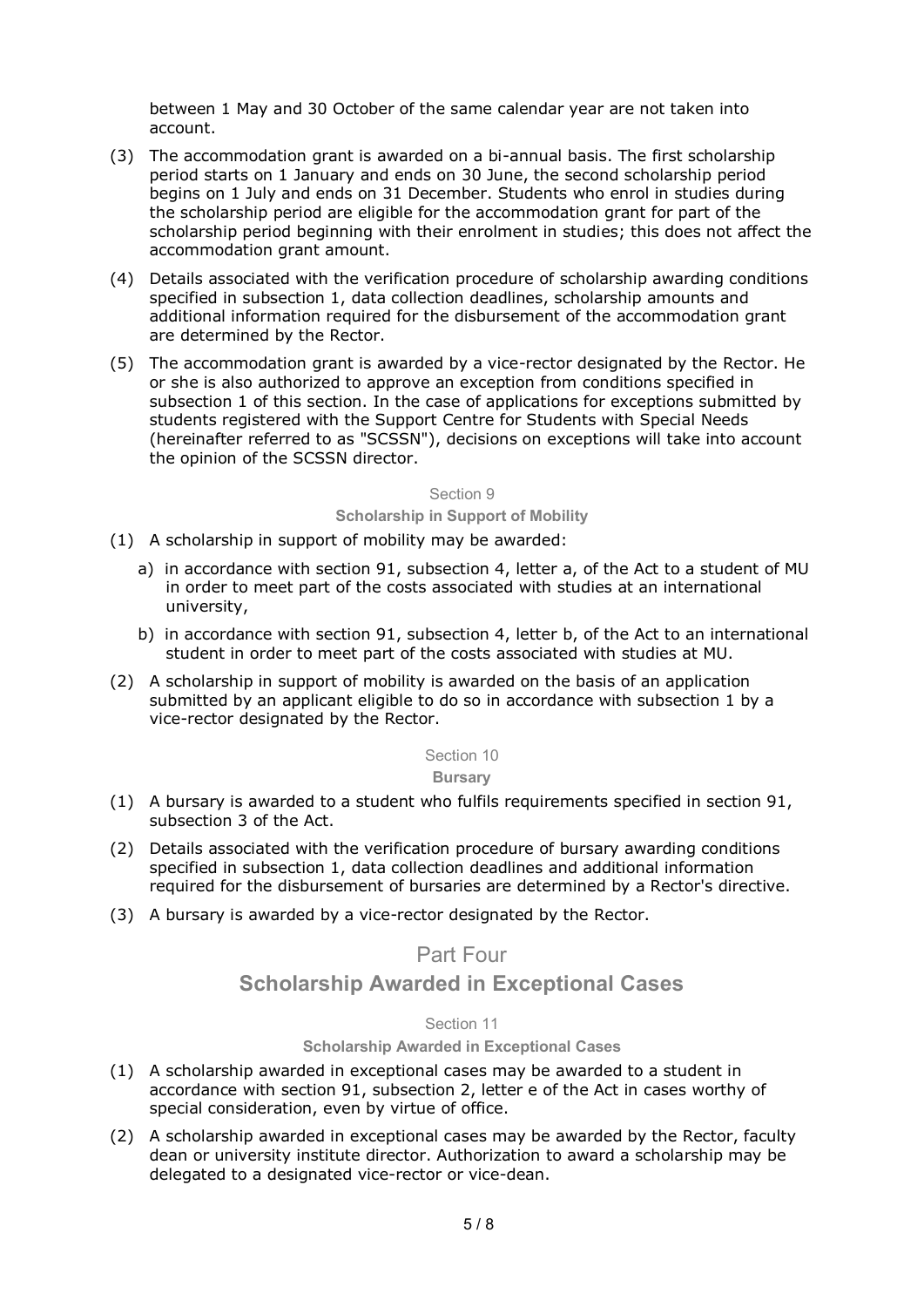# Part Five **Common Provisions**

# Section 12

#### **General Provisions**

- (1) Proceedings subject to these Regulations are governed by section 68 of the Act. Unless otherwise stipulated by law or by these Regulations, proceedings are conducted in accordance with Act No. 500/2004 Coll., the Administrative Procedure Code, as amended (hereinafter referred to as the "Administrative Code").
- (2) A scholarship or bursary can only be awarded to a student enrolled at MU both at the time of application submission and on the day of decision issuance. A scholarship or bursary payment may be made to a graduate within 30 days of his or her closure of studies.
- (3) A scholarship or bursary may be awarded on the basis of an application or by virtue of office. Where a decision is made by virtue of office, proceedings are initiated by the issuance of that decision. Where a scholarship is awarded on the basis of an application, proceedings are initiated on the day when the application is received by the Rector, dean or university institute director.
- (4) Compulsory application components include the student's name and surname, university ID number, date of birth, permanent residence address or correspondence address in case electronic delivery via the information system is not possible, bank account number designated for scholarship payment, application subject matter and, in case the application is not submitted through the MU Information System, the student's signature. Additional application components may be specified by measures and specifications listed in sections 7, 8 and 10. In case the application does not contain the prescribed components or suffers from other defects, the student will be offered help in order to remedy any deficiencies or be instructed to remove them within a reasonable period of time (section 37, subsection 3 of the Administrative Code).
- (5) In case the determining authority ascertains the existence of a fact which justifies the cessation of proceedings (section 66 of the Administrative Code), the proceedings will be terminated.

Section 13

**Scholarship Withdrawal and Reduction**

- (1) The authorization to award a scholarship or bursary also includes the authorization to decide on its withdrawal or reduction.
- (2) The authority responsible for awarding a scholarship or bursary decides on its withdrawal or reduction in case a student ceases to meet the conditions for its awarding or conditions for its implementation specified in the awarding decision, directive announcing the scholarship or bursary programme or measures and regulations stipulated in these Regulations.
- (3) A scholarship in support of studies in a doctoral degree programme in accordance with section 6 may be withdrawn in the event of failure to fulfil an individual study plan in case withdrawal is suggested to the dean by the doctoral board of the relevant doctoral degree programme.
- (4) A procedure on the withdrawal or reduction of a scholarship or bursary is initiated by a notice of initiation. A student has the right to inspect documents associated with the decision proceedings (section 38 of the Administrative Code).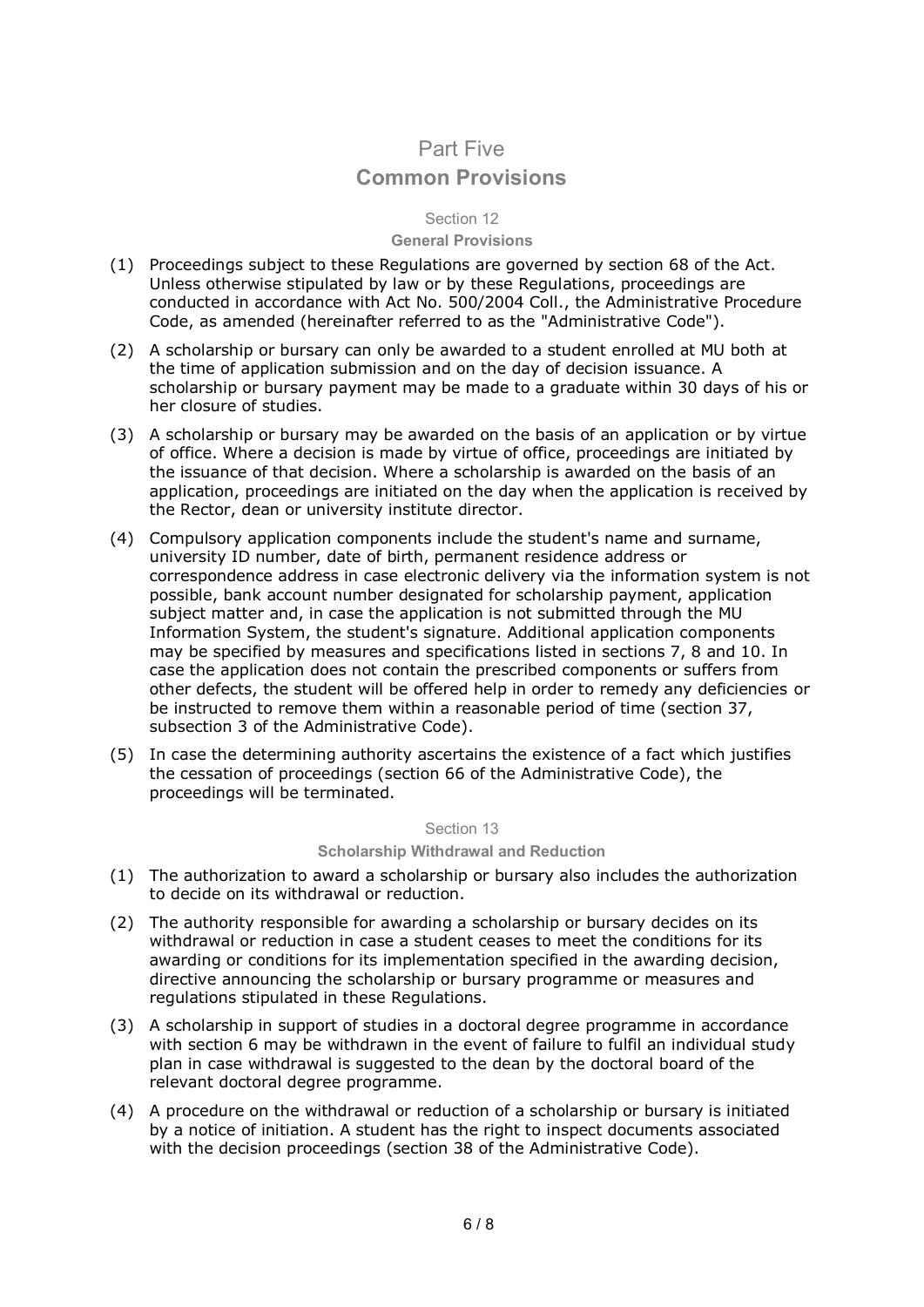## Section 14

#### **Decision**

- (1) A decision must be issued in writing. It must contain a statement on the awarding/withholding/reduction/withdrawal of a scholarship or bursary (section 68, subsection 2 of the Administrative Code), a justification (section 68, subsection 3 of the Administrative Code) and instructions on the possibility of appealing the decision (section 68, subsection 5 of Administrative Code). In case a scholarship or bursary is awarded, the decision also includes the amount, method of payment and payment date(s).
- (2) The decision is delivered in a manner specified in section 36 of the MU Statutes.
- (3) The decision enters into force:
	- a) on the following day after the expiry of the deadline for filing an appeal against the decision,
	- b) on the following day after the student has relinquished in writing his or her right to appeal against the decision,
	- c) on the following day after the student has withdrawn the appeal, or
	- d) on the following day after the student received the Rector's decision to appeal against the decision.

# Section 15

# **Appeals**

- (1) A decision may be appealed by the student no later than within 30 days from the receipt of the notification (section 68, subsection 4 of the Act). In addition to including components listed in section 12, subsection 4, sentence 1, the appeal must also describe the perceived discrepancy between the decision or the procedure preceding the decision and the law or internal regulations of MU or a constituent part of MU. Additional requirements of the appeal are governed by section 81 of the Administrative Code.
- (2) The appeal is to be submitted to the authority responsible for issuing the decision.
- (3) The authority responsible for issuing the contested decision may cancel or change the decision to fully comply with the appeal. In case grounds for proceedings in accordance with the first sentence are not established, the file is transmitted without undue delay to an appellate administrative authority. The appellate administrative authority is the Rector (section 68, subsection 5 of the Act).
- (4) An appeals procedure decision is issued by the Rector within a period of 30 days. The period begins on the day when the file is submitted to the Rector. The Rector's decision cannot be appealed.

#### Section 16

#### **Scholarships and Bursary Payment**

- (1) Scholarships and bursary payments are made either on a one-time basis or in instalments once the decision to award a scholarship or bursary has taken effect; the total amount, amount of individual instalments and payment dates are determined by the decision to award the scholarship or bursary in question. In case a scholarship or bursary payment cannot be made within the stipulated time limit due to obstacles on the part of the student, the body awarding the scholarship may decide to set an alternative payment date, withdraw the scholarship or bursary or reduce the amount.
- (2) Scholarship and bursary payments are wired to a bank account designated by the student. Scholarship and bursary payments are made in Czech crowns.